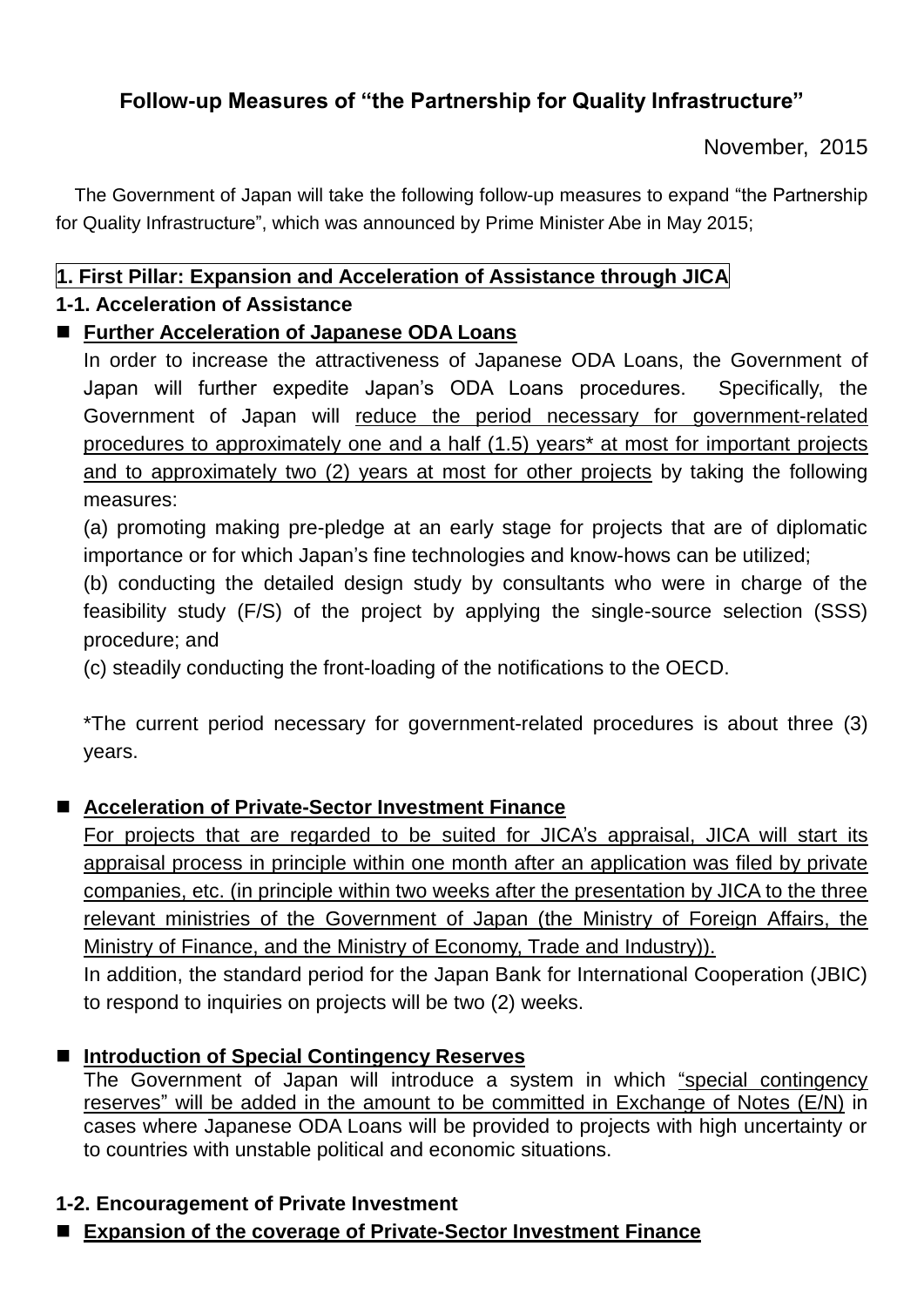The Government of Japan will review the interpretation of the requirement of "no-precedent policy" for the Private-Sector Investment Finance (loan) and clarify that the Private-Sector Investment Finance can be provided in cases where non-concessional loans by existing Japanese private financial institutions cannot realize projects, even if there is a precedent of a loan provided by a private financial institution to a similar project.

### ■ Strengthening the collaboration between JICA and other organizations

The Government of Japan enables JICA to co-finance with private financial institutions when the provision of Private-Sector Investment Finance (loan) under concessional terms (i.e. the rate of interest, period, seniority, etc.) complements the loans or equities provided by existing Japanese private financial institutions in a qualitative manner and make such loans or equities possible.

### **Conducting pilot/test-marketing projects to encourage quality infrastructure**

The Government of Japan will provide systems, etc. in which Japan has superiority through grant aid and technical assistance financed under JICA's Finance and Investment Account, etc. and inform their advantages to recipient countries, thereby realizing the provision of Japanese ODA Loans and expanding private businesses.

#### **1-3. Enhancement of the Attractiveness of Japanese Assistance**

The Government of Japan will further enhance the attractiveness of Japanese ODA Loans by taking the following measures on condition that JICA's fiscal soundness is ensured;

## **Introduction of Japanese ODA Loans with Currency Conversion Option to countries whose GNI per capita level is the same as or higher than that of Upper-Middle-Income Countries**

The Government of Japan will introduce Japanese ODA Loans with Currency Conversion Option to countries whose GNI per capita level is equal to or higher than that of Upper-Middle-Income Countries in order to increase the attractiveness of Japanese ODA Loans by making their repayment options flexible and to encourage developing Japanese ODA Loans projects in which Japanese companies may participate.

### **Establishment of Dollar-denominated Japanese ODA Loans**

The Government of Japan will provide Dollar-denominated Japanese ODA Loans as Government loans provided through JICA.

### **Establishment of High-spec Loans**

The Government of Japan will establish High-spec Loans to provide concessional loans for projects that are specifically regarded as promoting quality infrastructure. (Note: The requirements as well as terms and conditions are to be decided.)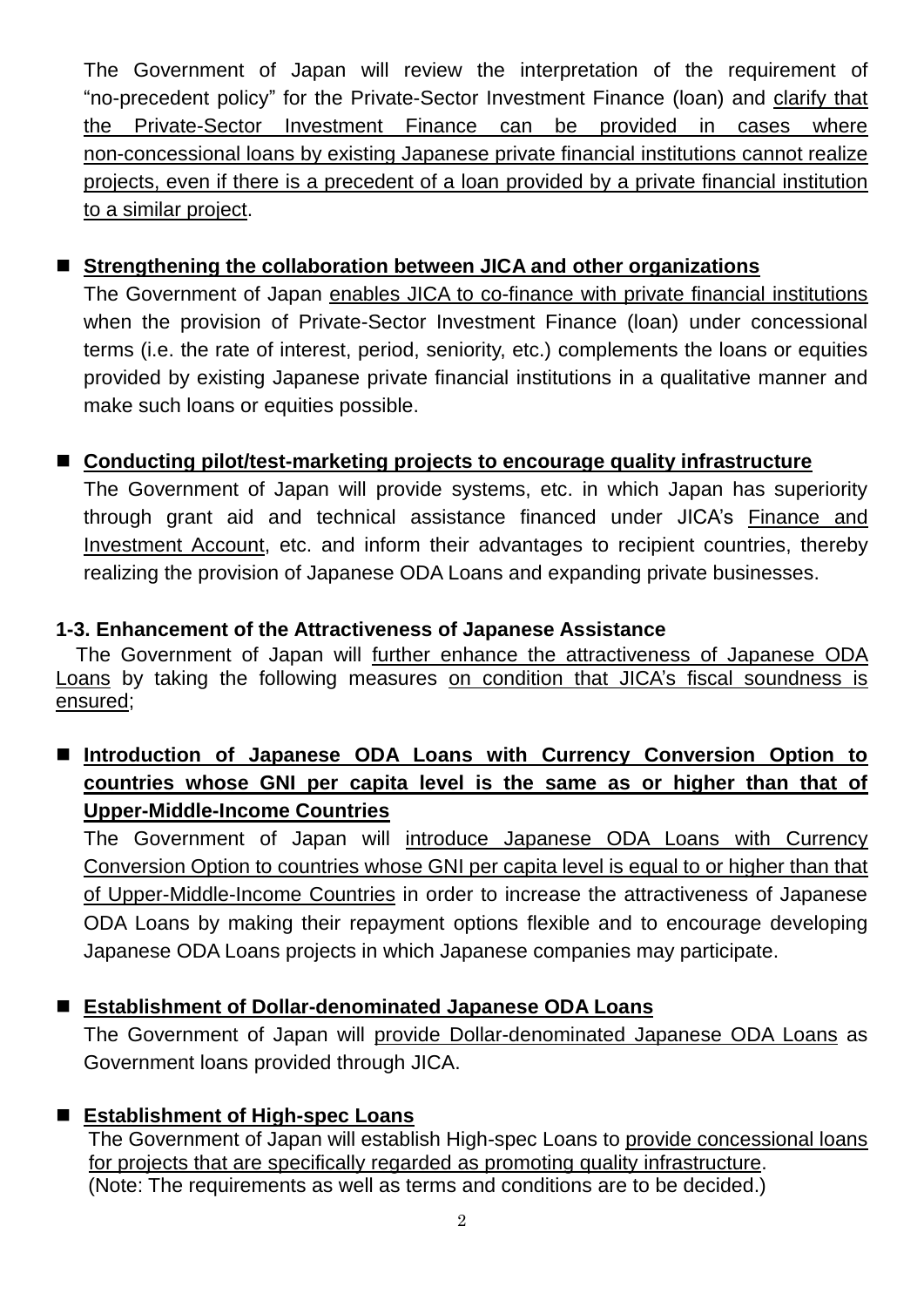#### **Establishment of Japanese ODA Loans for business/management rights**

The Government of Japan will establish Japanese ODA Loans for business/management rights by actively providing Equity Back Finance (EBF) Loan, Viability Gap Funding (VGF) Loan, and Contingent Credit Enhancement Facility for PPP Infrastructure Development for projects in which Japanese companies have acquired or are considering acquiring business/management rights. At the same time, the Government of Japan will take such measures as making a pre-pledge by the Government or issuing a Letter of Intent (LOI) by JICA for projects that are of diplomatic importance or for which Japan's quality technology and know-hows can be utilized in cases where expressing its interest in the project is perceived to be necessary and the conditions such as the macroeconomic situations and the debt sustainability are confirmed.

#### ■ New measures for Sub-sovereign Loan

In providing Japanese ODA Loans directly to sub-sovereign entities of developing countries, the Government of Japan will decide to exempt the government guarantee as an exception on a case-by-case basis at a Ministerial conference if various conditions, including economic stability of recipient countries and sufficient commitment by recipient governments, are met.

### ■ Implementation of technical assistance financed under JICA's Finance and **Investment Account to support contractee to realize quality infrastructure**

The Government of Japan will provide assistance to contractee through technical assistance financed under JICA's Finance and Investment Account to ensure the quality of Government loans projects that require high-precision construction (e.g. construction of civil engineering structures for high-speed railway) and to realize quality infrastructure.

### **2. Second Pillar: Collaboration with the Asian Development Bank (ADB)**

For the investment and financing for quality infrastructure projects, the Government of Japan agreed on a new collaboration package with ADB, which consists of the following three elements;

## **Support for private infrastructure projects through measures such as Public Private Partnership (PPP)**

A new trust fund will be established in ADB through JICA's investment by the end of March 2016 and it will invest in and finance private quality infrastructure projects through measures such as PPP. The JICA Trust Fund will target to invest and finance up to USD 1.5 billion in the next five (5) years.

#### **Promotion of public infrastructure development**

To promote public quality infrastructure development, JICA, in collaboration with ADB,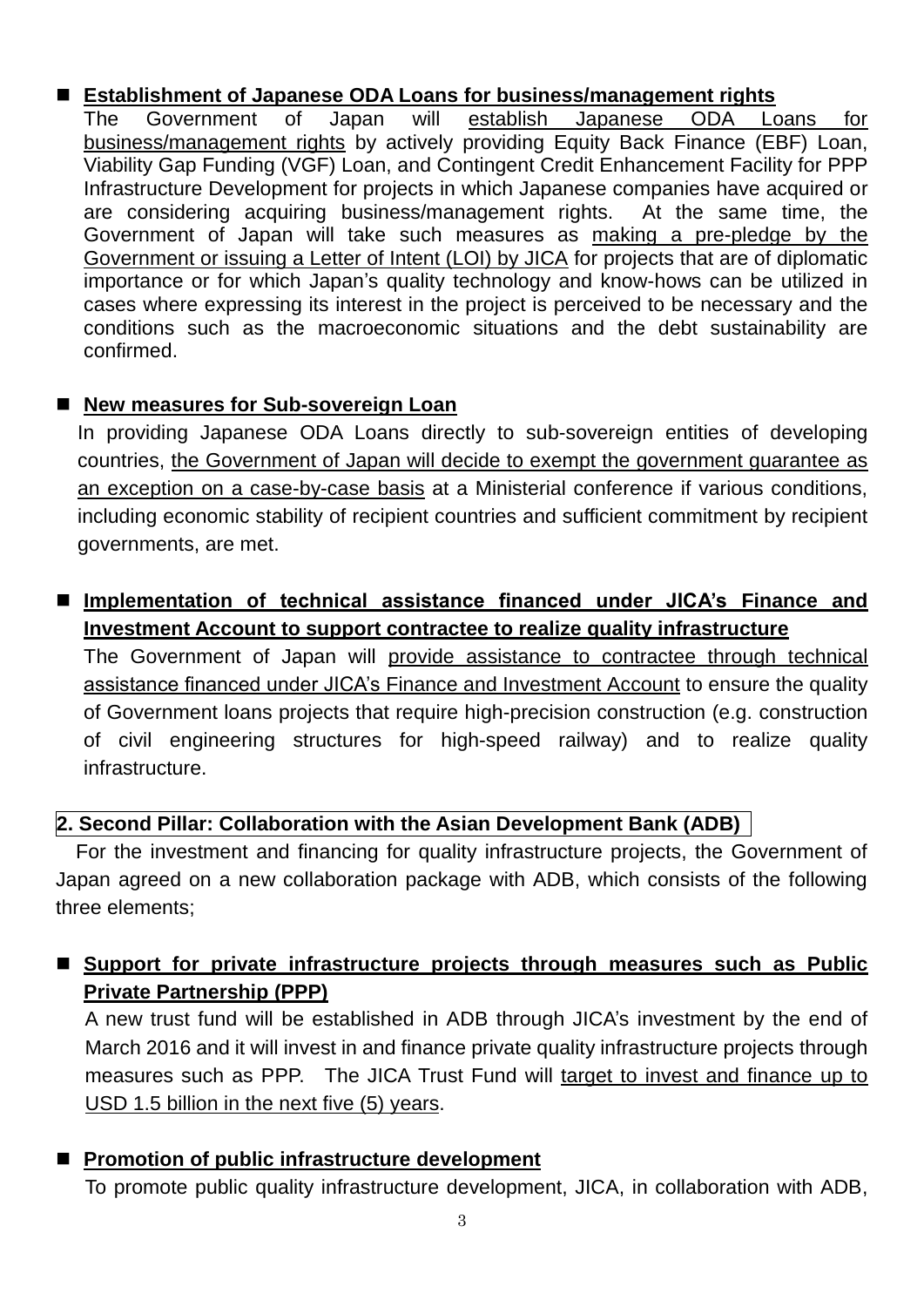will support long-term investment plans and provide technical cooperation and loans for sovereign projects. JICA and ADB will target to co-finance USD 10 billion in the next five (5) years.

#### **High-level policy dialogues**

The Government of Japan, JICA, and ADB will hold high-level policy dialogues regularly for smooth implementation of quality infrastructure investment under the abovementioned initiatives.

## **3. Third Pillar: Measures to increase the supply of funding for projects with relatively high risk profiles through JBIC, etc.**

In order to further support Japanese companies to expand their business in the field of overseas infrastructure projects such as the ones that utilize private funding and know-hows, the Government of Japan will consider strengthening the functions of government agencies such as the Japan Bank for International Cooperation.

#### ■ Further Risk Taking by JBIC

The Government of Japan will add the Specially Designated Operations to JBIC, through which JBIC will provide funding to overseas infrastructure projects that have a sufficient level of expected return as well as high risk profiles. (Note: The account for the Specially Designated Operations will be separated from the general account.) On condition of ensuring the necessary financial foundation, the Specially Designated Operations will enable JBIC to take further risks by exempting the requirement to ensure certainty of repayment for each project, while maintaining the principle of securing sufficient revenue to cover its expenses as a whole.

### **Expansion of JBIC's Local Currency Loans**

JBIC will introduce a long-term borrowing from local financial institutions as a means to obtain local currency so that it can expand its Local Currency Loans that are of high demand in infrastructure projects especially in developing countries.

### ■ Diversification of JBIC's assistance tools

JBIC will introduce new assistance tools for overseas infrastructure projects (e.g. two-step loans to banks, acquisition of bonds (project bonds), and Islamic finance).

### **Strengthening the functions of the Nippon Export and Investment Insurance (NEXI)**

The Government of Japan will strengthen the functions of NEXI through measures such as the establishment of dollar-denominated Trade and Investment Insurance to alleviate burden on private companies as well as the extension of the investment insurance period from the current fifteen (15) years to thirty (30) years.